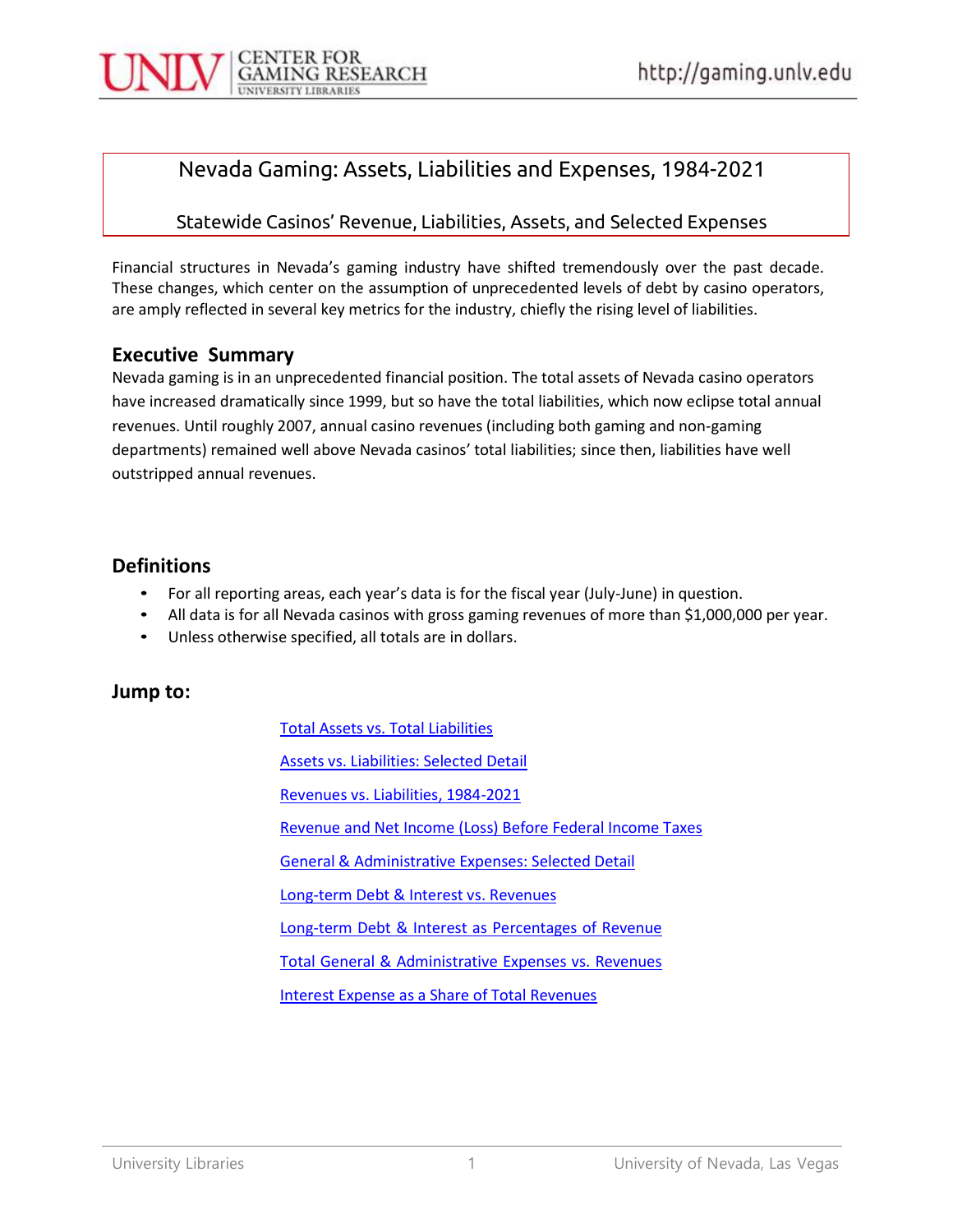

## Total Assets vs. Total Liabilities, 1984-2021



As can be seen in this chart, the total assets of Nevada casino operators have increased dramatically since 1999, but so have the total liabilities.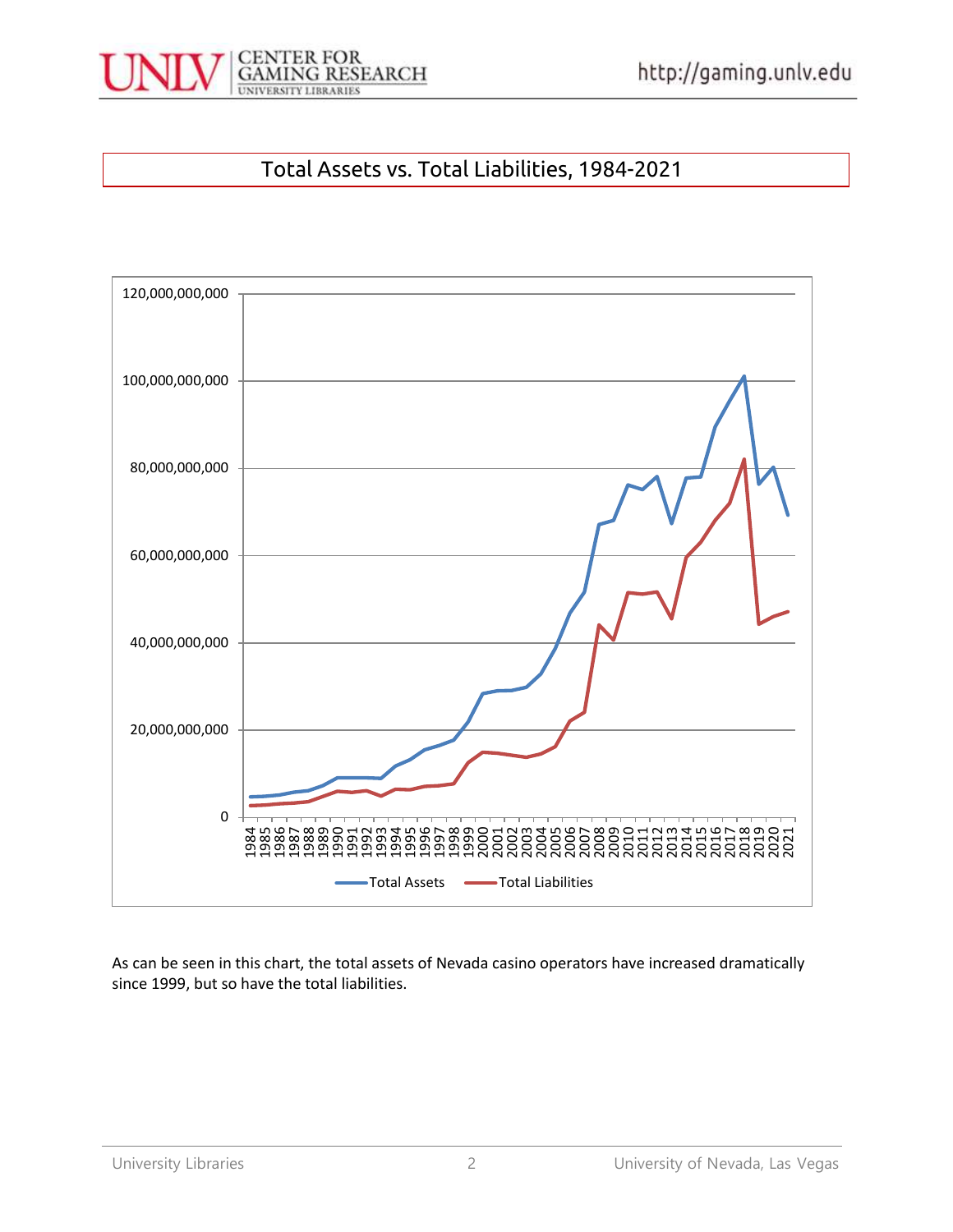$\begin{array}{lll} \textsc{Center for} \\ \text{GAMING RESEARCH} \end{array} \qquad \text{http://gaming.unlv.edu}$ 

# Assets vs. Liabilities: Selected Detail

|      | <b>Current Assets</b> | <b>Fixed Assets</b> | <b>Total Assets</b> | <b>Current Liabilities</b> | Long-term Debt | <b>Total Liabilities</b> | <b>Total Capital</b> |
|------|-----------------------|---------------------|---------------------|----------------------------|----------------|--------------------------|----------------------|
| 1984 | 712,349,030           | 3,235,132,064       | 4,752,459,843       | 773,362,442                | 1,636,358,129  | 2,740,146,043            | 2,012,313,798        |
| 1985 | 821,752,709           | 3,377,981,300       | 4,871,693,157       | 921,237,441                | 1,492,910,869  | 2,860,243,858            | 2,011,449,299        |
| 1986 | 804,765,385           | 3,804,324,474       | 5,161,496,611       | 750,474,125                | 1,815,427,533  | 3,129,323,742            | 2,032,173,095        |
| 1987 | 963,996,719           | 4,178,985,844       | 5,803,453,493       | 821,931,827                | 1,975,510,877  | 3,296,993,658            | 2,506,459,835        |
| 1988 | 1,126,396,466         | 4,543,073,163       | 6,137,800,288       | 932,341,609                | 2,244,549,891  | 3,633,464,563            | 2,504,335,722        |
| 1989 | 1,424,252,146         | 5,246,642,916       | 7,290,841,684       | 1,388,995,604              | 2,917,059,001  | 4,815,453,889            | 2,476,387,797        |
| 1990 | 1,531,642,895         | 6,927,451,395       | 9,081,396,562       | 1,693,801,086              | 3,666,805,057  | 5,998,000,912            | 3,083,395,650        |
| 1991 | 1,517,719,142         | 7,132,944,939       | 9,090,648,073       | 1,778,584,888              | 3,200,708,339  | 5,748,703,777            | 3,341,944,296        |
| 1992 | 1,467,654,130         | 6,954,061,459       | 9,074,399,309       | 1,631,111,600              | 3,606,143,801  | 6,154,311,911            | 2,920,087,398        |
| 1993 | 1,655,589,174         | 6,813,800,852       | 8,966,629,957       | 1,716,047,918              | 2,505,046,790  | 4,894,009,399            | 4,072,620,558        |
| 1994 | 2,032,686,321         | 8,967,405,741       | 11,792,244,170      | 2,077,162,110              | 3,713,114,919  | 6,494,655,825            | 5,297,588,345        |
| 1995 | 1,972,957,785         | 9,850,267,713       | 13,260,958,659      | 2,087,644,964              | 3,229,279,677  | 6,355,063,164            | 6,905,895,495        |
| 1996 | 2,546,009,864         | 11,570,661,834      | 15,531,871,615      | 2,553,029,663              | 3,826,334,355  | 7,137,527,462            | 8,394,344,153        |
| 1997 | 2,662,314,052         | 12,461,815,069      | 16,484,545,247      | 2,728,304,077              | 3,818,611,954  | 7,307,743,350            | 9,176,801,897        |
| 1998 | 2,404,416,823         | 13,913,005,089      | 17,726,478,660      | 2,889,347,005              | 3,911,358,504  | 7,733,267,615            | 9,993,211,045        |
| 1999 | 2,648,254,415         | 17,289,789,573      | 21,877,261,809      | 3,565,297,933              | 7,766,702,254  | 12,554,233,446           | 9,323,028,363        |
| 2000 | 3,960,460,169         | 22,181,328,304      | 28,391,769,057      | 2,938,514,338              | 10,426,982,161 | 14,969,827,153           | 13,421,941,904       |
| 2001 | 3,879,782,496         | 22,742,409,382      | 29,030,881,849      | 3,049,670,794              | 10,257,097,014 | 14,725,959,270           | 14,310,806,149       |
| 2002 | 4,306,603,950         | 22,305,070,386      | 29,121,833,323      | 2,199,427,518              | 10,468,112,861 | 14,289,494,689           | 14,832,338,634       |
| 2003 | 5,164,661,520         | 22,529,311,629      | 29,840,027,844      | 3,282,379,193              | 9,457,731,576  | 13,791,229,248           | 16,051,577,147       |
| 2004 | 5,858,589,292         | 23,533,171,155      | 32,931,257,259      | 3,270,609,465              | 9,500,802,461  | 14,578,884,375           | 18,352,372,183       |
| 2005 | 6,188,272,138         | 27,015,191,851      | 38,723,922,615      | 3,249,460,095              | 11,689,478,338 | 16,236,460,075           | 22,487,462,449       |
| 2006 | 4,166,898,002         | 34,695,441,410      | 46,852,345,328      | 7,203,327,483              | 14,038,984,422 | 22,120,546,357           | 24,721,798,971       |
| 2007 | 6,067,670,104         | 36,208,611,857      | 51,649,483,435      | 6,878,742,077              | 17,075,978,487 | 24,115,697,094           | 27,533,786,341       |
| 2008 | 9,122,051,471         | 42,211,055,838      | 67,174,392,544      | 11,465,622,652             | 28,369,612,338 | 44,155,706,178           | 23,018,876,366       |
| 2009 | 12,736,725,278        | 43,852,012,237      | 68,086,248,630      | 7,070,677,278              | 27,709,457,292 | 40,663,344,674           | 27,422,903,659       |
| 2010 | 18,090,663,773        | 48,532,422,911      | 76,218,009,094      | 13,837,708,124             | 23,943,880,411 | 51,518,982,771           | 24,699,026,323       |
| 2011 | 17,785,177,829        | 47,705,345,176      | 75,156,678,597      | 13,917,666,909             | 24,476,978,831 | 51,186,896,606           | 23,969,781,991       |
| 2012 | 22,516,705,703        | 46,698,771,974      | 78,152,178,640      | 16,683,058,295             | 24,788,523,255 | 51,705,849,031           | 26,446,329,609       |
| 2013 | 15,725,833,499        | 45,214,159,857      | 67,351,224,943      | 10,557,447,454             | 24,573,647,669 | 45,568,541,654           | 21,782,683,289       |
| 2014 | 29,591,815,278        | 44,229,111,306      | 77,792,937,770      | 21,318,912,559             | 27,898,566,579 | 59,632,982,462           | 18,159,955,308       |
| 2015 | 33,291,668,220        | 38,628,326,099      | 78,082,496,970      | 24,197,329,047             | 15,869,888,592 | 63,077,165,743           | 15,005,331,227       |
| 2016 | 39,235,765,369        | 42,087,657,453      | 89,554,898,377      | 29,150,915,562             | 16,496,099,606 | 68,093,943,050           | 21,460,955,327       |
| 2017 | 44,501,678,503        | 42,042,144,971      | 95,530,095,807      | 33,044,740,180             | 16,949,481,264 | 72,015,340,012           | 23,514,755,795       |
| 2018 | 47,136,423,645        | 43,127,169,154      | 101,215,303,627     | 41,037,384,198             | 23,337,893,810 | 82,170,992,081           | 19,044,311,546       |
| 2019 | 22,054,779,357        | 36,402,492,815      | 76,399,236,831      | 15,066,302,771             | 22,639,874,921 | 44,323,675,958           | 32,075,560,873       |
| 2020 | 26,915,836,469        | 31,556,680,791      | 80,294,719,502      | 12,659,207,085             | 19,669,818,127 | 46,063,719,077           | 34,231,000,425       |
| 2021 | 16,207,471,567        | 28,560,344,661      | 69,296,090,022      | 11,697,340,861             | 22,276,005,413 | 47,182,148,555           | 22,113,941,467       |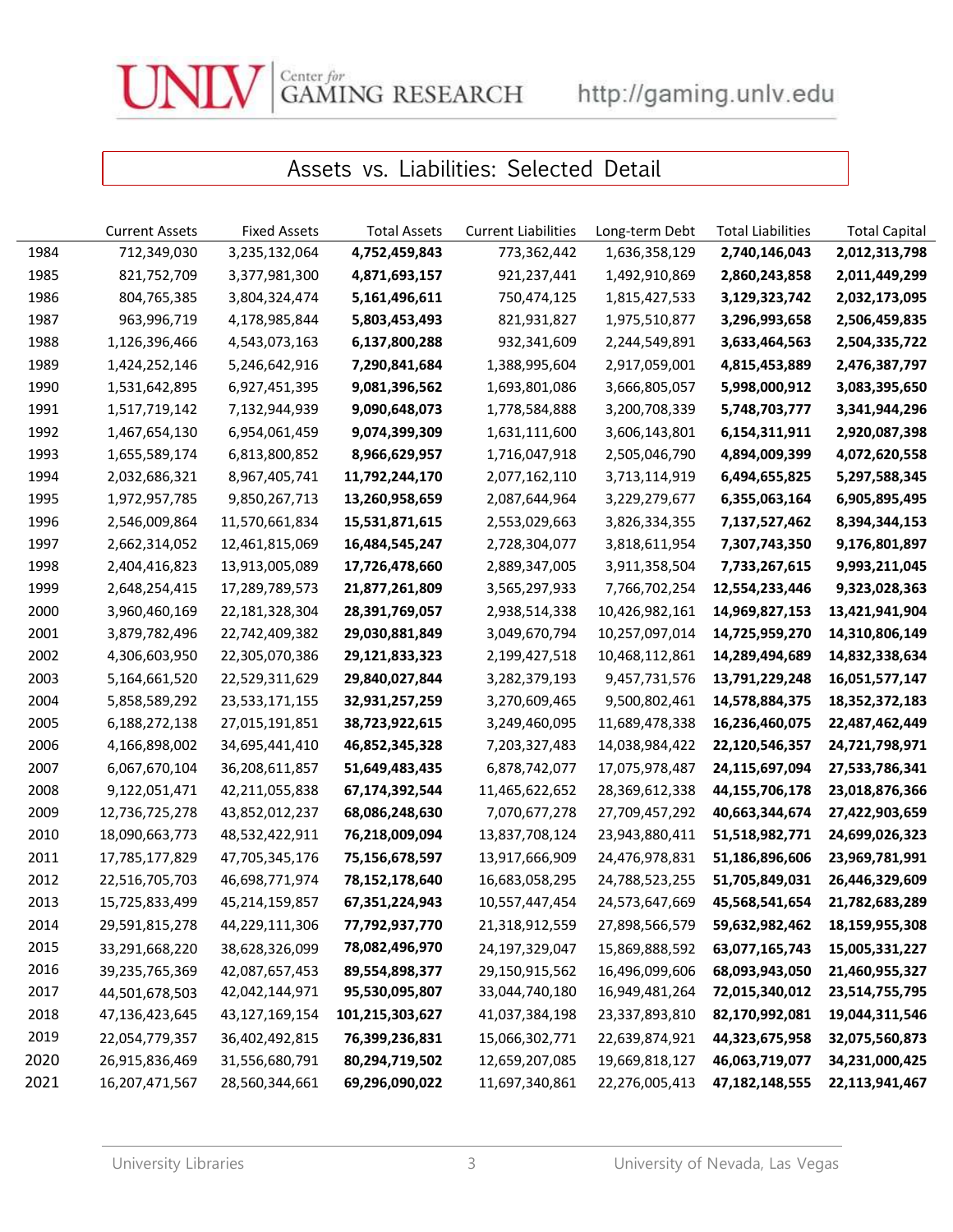



## Revenues vs. Liabilities, 1984-2021



Until roughly 2007, annual casino revenues (including both gaming and non-gaming departments) remained above Nevada casinos' total liabilities. Since then, however, liabilities have well outstripped annual revenues.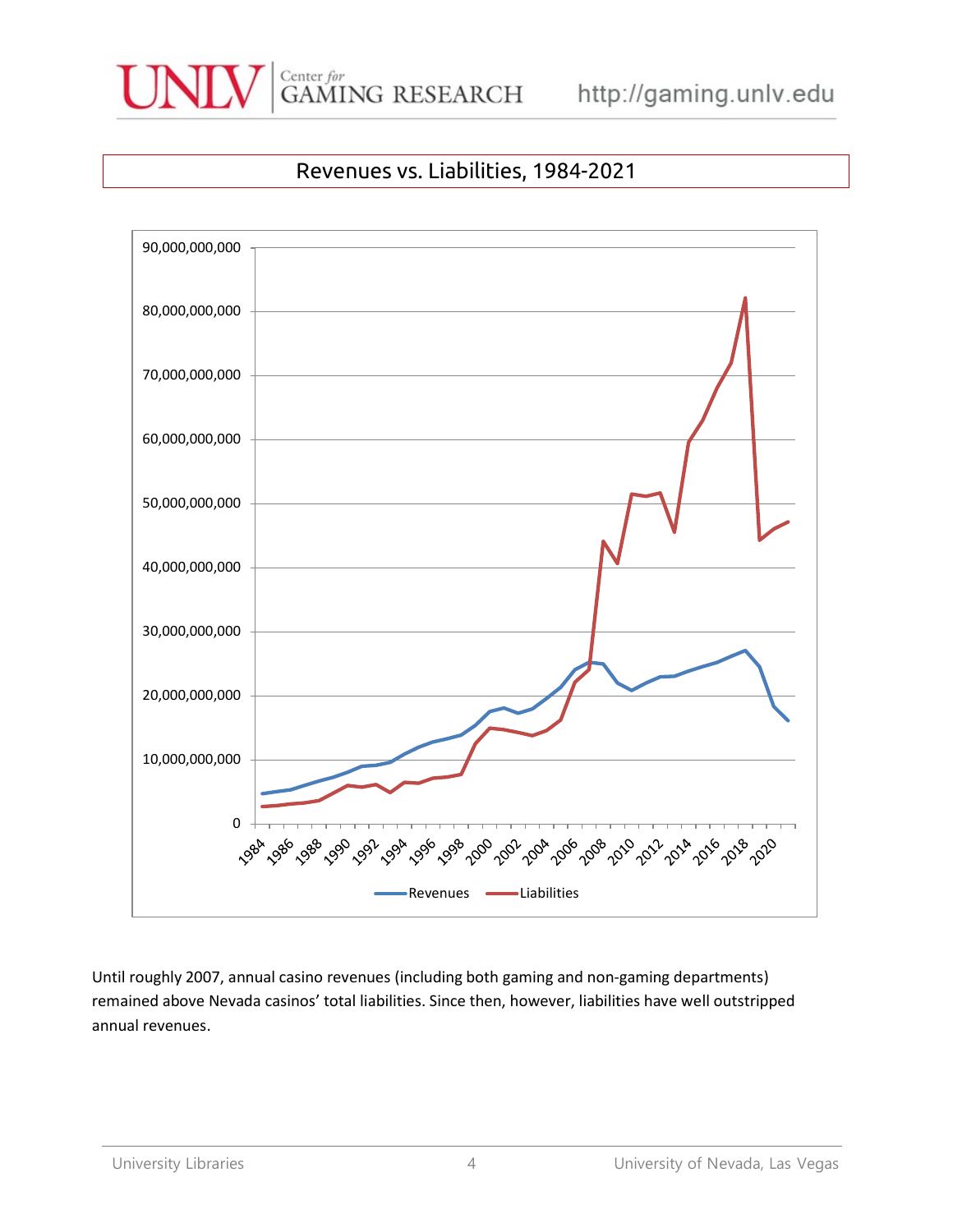

|              | Revenues                         | Liabilities                    |
|--------------|----------------------------------|--------------------------------|
| 1984         | 4,747,859,121                    | 2,740,146,043                  |
|              | 5,044,909,140                    |                                |
| 1985         |                                  | 2,860,243,858                  |
| 1986         | 5,336,247,521                    | 3,129,323,742                  |
| 1987         | 6,043,236,170                    | 3,296,993,658                  |
| 1988         | 6,713,408,549                    | 3,633,464,563                  |
| 1989         | 7,305,791,011                    | 4,815,453,889                  |
| 1990         | 8,078,237,695                    | 5,998,000,912                  |
| 1991         | 9,017,189,281                    | 5,748,703,777                  |
| 1992         | 9,153,639,943                    | 6,154,311,911                  |
| 1993         | 9,621,159,445                    | 4,894,009,399                  |
| 1994<br>1995 | 10,896,831,724                   | 6,494,655,825                  |
| 1996         | 11,995,427,043<br>12,803,935,103 | 6,355,063,164<br>7,137,527,462 |
| 1997         | 13,285,436,601                   | 7,307,743,350                  |
| 1998         | 13,877,205,552                   | 7,733,267,615                  |
| 1999         | 15,392,398,656                   | 12,554,233,446                 |
| 2000         | 17,557,300,288                   | 14,969,827,153                 |
| 2001         | 18,103,412,133                   | 14,725,959,270                 |
| 2002         | 17,301,845,037                   | 14,289,494,689                 |
| 2003         | 17,978,152,097                   | 13,791,229,248                 |
| 2004         | 19,586,102,450                   | 14,578,884,375                 |
| 2005         | 21,356,201,433                   | 16,236,460,075                 |
| 2006         | 24,081,107,436                   | 22,120,546,357                 |
| 2007         | 25,257,027,359                   | 24,115,697,094                 |
| 2008         | 25,004,824,049                   | 44,155,706,178                 |
| 2009         | 22,011,364,912                   | 40,663,344,674                 |
| 2010         | 20,853,560,968                   | 51,518,982,771                 |
| 2011         | 22,012,064,316                   | 51,186,896,606                 |
| 2012         | 22,976,587,493                   | 51,705,849,031                 |
| 2013         | 23,075,800,492                   | 45,568,541,654                 |
| 2014         | 23,895,954,169                   | 59,632,982,462                 |
| 2015         | 24,591,388,351                   | 63,077,165,743                 |
| 2016         | 25,234,888,987                   | 68,093,943,050                 |
| 2017         | 26,174,699,272                   | 72,015,340,012                 |
| 2018         | 27,107,879,852                   | 82,170,992,081                 |
| 2019         | 24,546,009,009                   | 44,323,675,958                 |
| 2020         | 18,348,234,892                   | 46,063,719,077                 |
| 2021         | 16,122,303,401                   | 47,182,148,555                 |

## Revenues vs. Liabilities, 1984-2021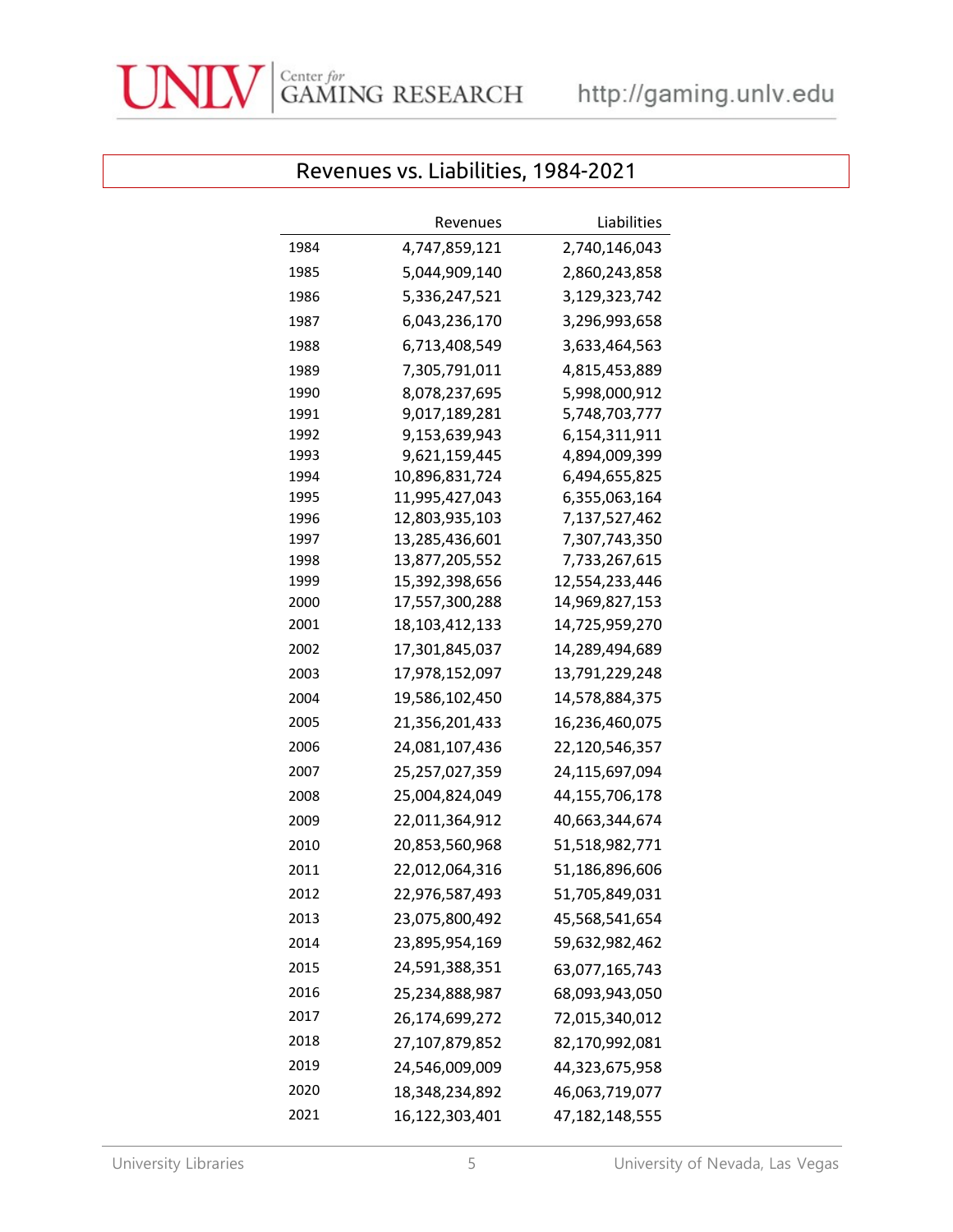

# Revenue and Net Income before FIT

|      | Total          | NI before FIT  |
|------|----------------|----------------|
| 1984 | 4,747,859,121  | 332,734,863    |
| 1985 | 5,044,909,140  | 434,233,222    |
| 1986 | 5,336,247,521  | 435,207,302    |
| 1987 | 6,043,236,170  | 648,293,774    |
| 1988 | 6,713,408,549  | 689,218,304    |
| 1989 | 7,305,791,011  | 664,451,575    |
| 1990 | 8,078,237,695  | 648,190,720    |
| 1991 | 9,017,189,281  | 545,907,955    |
| 1992 | 9,153,639,943  | 848,606,217    |
| 1993 | 9,621,159,445  | 1,146,090,269  |
| 1994 | 10,896,831,724 | 1,209,906,411  |
| 1995 | 11,995,427,043 | 1,276,794,091  |
| 1996 | 12,803,935,103 | 1,355,497,949  |
| 1997 | 13,285,436,601 | 1,101,742,970  |
| 1998 | 13,877,205,552 | 1,134,328,500  |
| 1999 | 15,392,398,656 | 876,587,138    |
| 2000 | 17,557,300,288 | 496,841,799    |
| 2001 | 18,103,412,133 | 554,428,461    |
| 2002 | 17,301,845,037 | -33,541,881    |
| 2003 | 17,978,152,097 | 845,391,717    |
| 2004 | 19,586,102,450 | 1,325,046,548  |
| 2005 | 21,356,201,433 | 1,803,736,903  |
| 2006 | 24,081,107,436 | 2,110,643,824  |
| 2007 | 25,257,027,359 | 2,297,481,525  |
| 2008 | 25,004,824,049 | 721,181,848    |
| 2009 | 22,011,364,912 | -6,778,293,613 |
| 2010 | 20,853,560,968 | -3,432,514,103 |
| 2011 | 22,012,064,316 | -3,996,656,422 |
| 2012 | 22,976,587,493 | -1,212,990,361 |
| 2013 | 23,075,800,492 | -1,348,992,937 |
| 2014 | 23,895,954,169 | -743,688,008   |
| 2015 | 24,591,388,351 | -661,779,138   |
| 2016 | 25,234,888,987 | 978,956,175    |
| 2017 | 26,174,699,272 | 1,557,358,386  |
| 2018 | 27,107,879,852 | -1,168,224,369 |
| 2019 | 24,546,009,009 | 2,055,525,922  |
| 2020 | 18,348,234,892 | 2,893,142,737  |
| 2021 | 16,122,303,401 | -206,434,123   |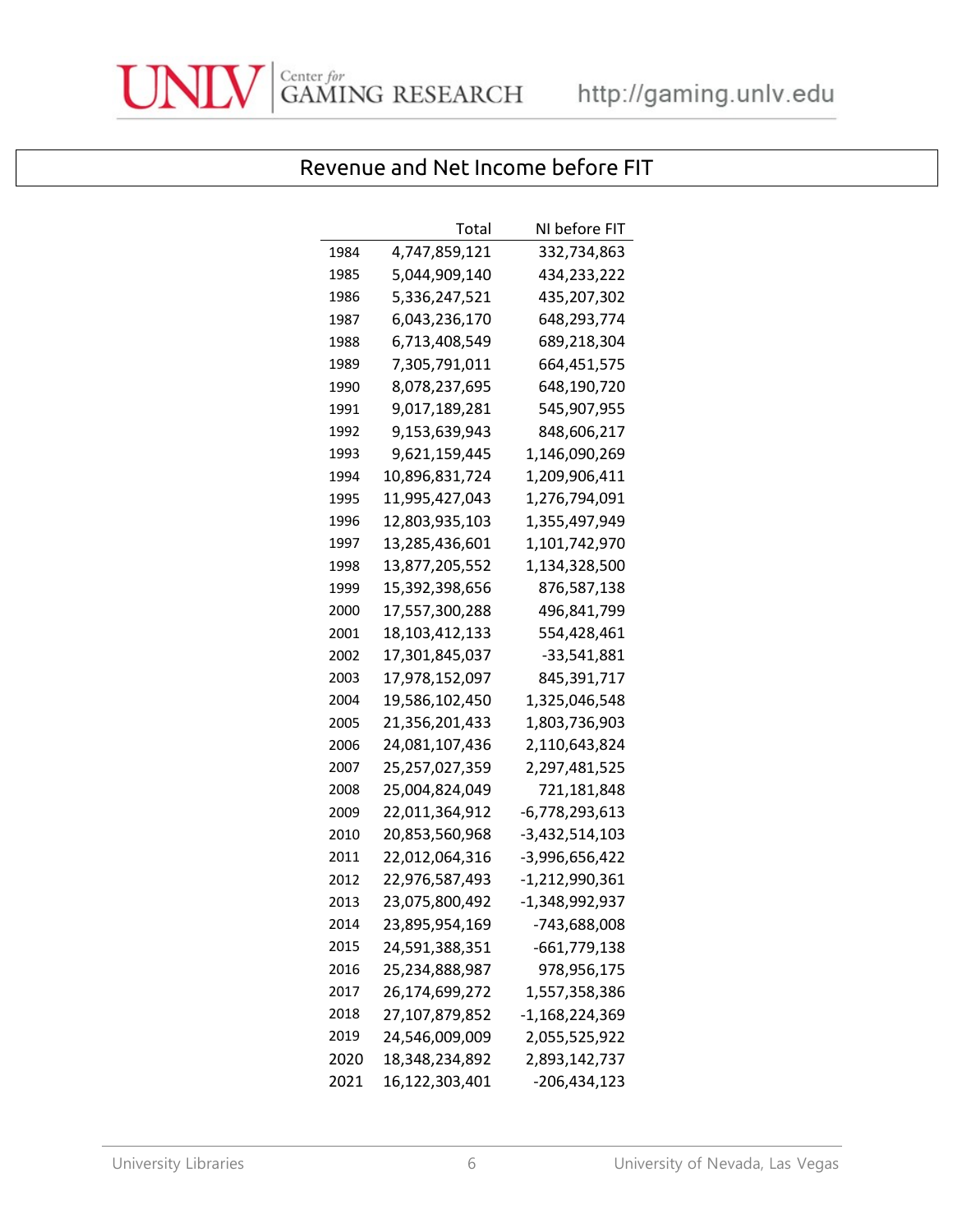Center for  $\overline{GANING}$  RESEARCH

# General & Administrative Expenses: Selected Detail

|      | Dep-Build     | D &A-Other    | Total D&A     | Interest      | Other         | Total G&A      | NI before FIT    |
|------|---------------|---------------|---------------|---------------|---------------|----------------|------------------|
| 1984 | 85,557,204    | 149,092,924   | 234,650,128   | 204,117,033   | 205,499,025   | 1,659,628,218  | 332,734,863      |
| 1985 | 101,906,703   | 157,402,499   | 259,309,202   | 198,300,974   | 215, 132, 814 | 1,708,224,738  | 434,233,222      |
| 1986 | 104,362,383   | 183,707,613   | 288,069,996   | 229,263,792   | 247,524,688   | 1,850,420,175  | 435,207,302      |
| 1987 | 122,967,130   | 199,941,414   | 322,908,544   | 225,968,188   | 327,404,375   | 2,051,933,727  | 648,293,774      |
| 1988 | 147,136,058   | 214,425,202   | 361,561,260   | 266,544,673   | 357,890,182   | 2,264,858,813  | 689,218,304      |
| 1989 | 140,681,105   | 258,157,736   | 398,838,841   | 341,724,743   | 378,027,316   | 2,448,736,107  | 664,451,575      |
| 1990 | 166,805,010   | 298,816,260   | 465,621,270   | 438,020,841   | 407,693,740   | 2,706,480,355  | 648,190,720      |
| 1991 | 214,819,904   | 345,339,930   | 560,159,834   | 480,897,679   | 492,869,724   | 3,054,258,163  | 545,907,955      |
| 1992 | 218,164,102   | 347,101,291   | 565,265,393   | 420,537,702   | 470,015,620   | 2,977,410,799  | 848,606,217      |
| 1993 | 194,065,456   | 355,193,384   | 549,258,840   | 293,134,673   | 485,654,001   | 2,932,798,403  | 1,146,090,269    |
| 1994 | 241,057,636   | 406,890,806   | 647,948,442   | 317,560,633   | 619,051,103   | 3,321,729,020  | 1,209,906,411    |
| 1995 | 272,806,550   | 460,247,746   | 733,054,296   | 364,115,024   | 621,630,412   | 3,620,315,345  | 1,276,794,091    |
| 1996 | 316,916,544   | 491,857,167   | 808,773,711   | 341,719,318   | 686,353,801   | 3,890,152,021  | 1,355,497,949    |
| 1997 | 361,122,565   | 564,867,775   | 925,990,340   | 340,495,258   | 848,838,253   | 4,267,791,374  | 1,101,742,970    |
| 1998 | 373,112,273   | 620,168,588   | 993,280,861   | 355,016,030   | 736,926,026   | 4,280,638,095  | 1,134,328,500    |
| 1999 | 435,511,772   | 677,043,497   | 1,112,555,269 | 726,490,641   | 920,715,360   | 5,182,092,784  | 876,587,138      |
| 2000 | 482,413,119   | 843,806,913   | 1,326,220,032 | 1,103,493,878 | 1,261,548,953 | 6,567,298,320  | 496,841,799      |
| 2001 | 504,764,608   | 893,418,297   | 1,398,182,905 | 1,417,991,135 | 1,030,103,785 | 6,827,152,666  | 554,428,461      |
| 2002 | 527,190,284   | 887,155,559   | 1,414,345,843 | 1,188,124,549 | 1,398,962,375 | 7,001,423,019  | (33, 541, 881)   |
| 2003 | 551,753,332   | 833,826,925   | 1,385,580,257 | 1,107,657,101 | 1,068,074,897 | 6,646,523,901  | 845,391,717      |
| 2004 | 622,664,024   | 782,375,192   | 1,405,039,216 | 1,157,878,424 | 1,320,170,396 | 7,062,701,442  | 1,325,046,548    |
| 2005 | 612,501,624   | 898,563,892   | 1,511,065,516 | 1,187,086,239 | 1,380,964,187 | 7,583,636,578  | 1,803,736,903    |
| 2006 | 679,639,191   | 1,052,624,356 | 1,732,263,547 | 1,604,545,938 | 1,608,511,426 | 8,469,265,843  | 2,110,643,824    |
| 2007 | 735,999,155   | 1,067,034,977 | 1,803,034,132 | 1,678,149,046 | 1,568,764,555 | 8,658,521,898  | 2,297,481,525    |
| 2008 | 833,308,813   | 1,281,351,593 | 2,114,660,406 | 2,115,571,482 | 1,996,565,129 | 10,061,731,907 | 721,181,848      |
| 2009 | 841,353,106   | 1,497,071,913 | 2,338,425,019 | 2,727,968,923 | 6,808,210,384 | 15,453,284,434 | (6,778,293,613)  |
| 2010 | 1,030,096,535 | 1,458,839,750 | 2,488,936,285 | 2,676.024,160 | 2,773,112,695 | 11,467,783,408 | (3,432,514,103)  |
| 2011 | 1,021,807,307 | 1,544,949,840 | 2,566,757,147 | 3,007,197,013 | 3,396,732,518 | 12,587,135,512 | (3,996,656,422)  |
| 2012 | 964,194,112   | 1,450,274,018 | 2,414,468,130 | 2,991,566,001 | 1,331,588,473 | 10,278,702,854 | (1,212,990,361)  |
| 2013 | 1,289,096,973 | 1,083,956,519 | 2,373,053,492 | 2,932,769,643 | 1,808,386,466 | 10,582,489,865 | (1,348,992,937)  |
| 2014 | 1,025,245,579 | 1,183,695,533 | 2,208,941,112 | 2,849,893,906 | 1,821,583,720 | 10,523,110,523 | (743, 688, 008)  |
| 2015 | 1,053,571,920 | 1,076,385,005 | 2,129,956,925 | 2,316,881,243 | 2,541,437,521 | 10,799,465,150 | (661, 779, 138)  |
| 2016 | 1,102,578,666 | 1,188,860,109 | 2,291,438,775 | 1,853,187,438 | 2,103,628,606 | 9,968,449,908  | 978,956,175      |
| 2017 | 1,099,795,233 | 1,134,917,574 | 2,234,712,807 | 1,637,537,341 | 2,630,733,376 | 10,227,003,577 | 1,557,358,386    |
| 2018 | 1,249,666,109 | 1,149,431,211 | 2,399,097,320 | 1,746,058,003 | 5,504,346,834 | 13,335,086,274 | $-1,168,224,369$ |
| 2019 | 1,249,576,087 | 1,127,989,609 | 2,377,565,696 | 1,760,813,699 | 2,353,876,732 | 10,074,371,429 | 2,055,525,922    |
| 2020 | 1,124,665,926 | 1,089,765,824 | 2,214,431,750 | 1,163,885,500 | -990,722,665  | 5,518,689,176  | 2,893,142,737    |
| 2021 | 664,244,781   | 1,378,010,812 | 2,042,255,593 | 1,581,210,666 | 2,799,125,242 | 9,090,077,859  | $-206,434,123$   |

UN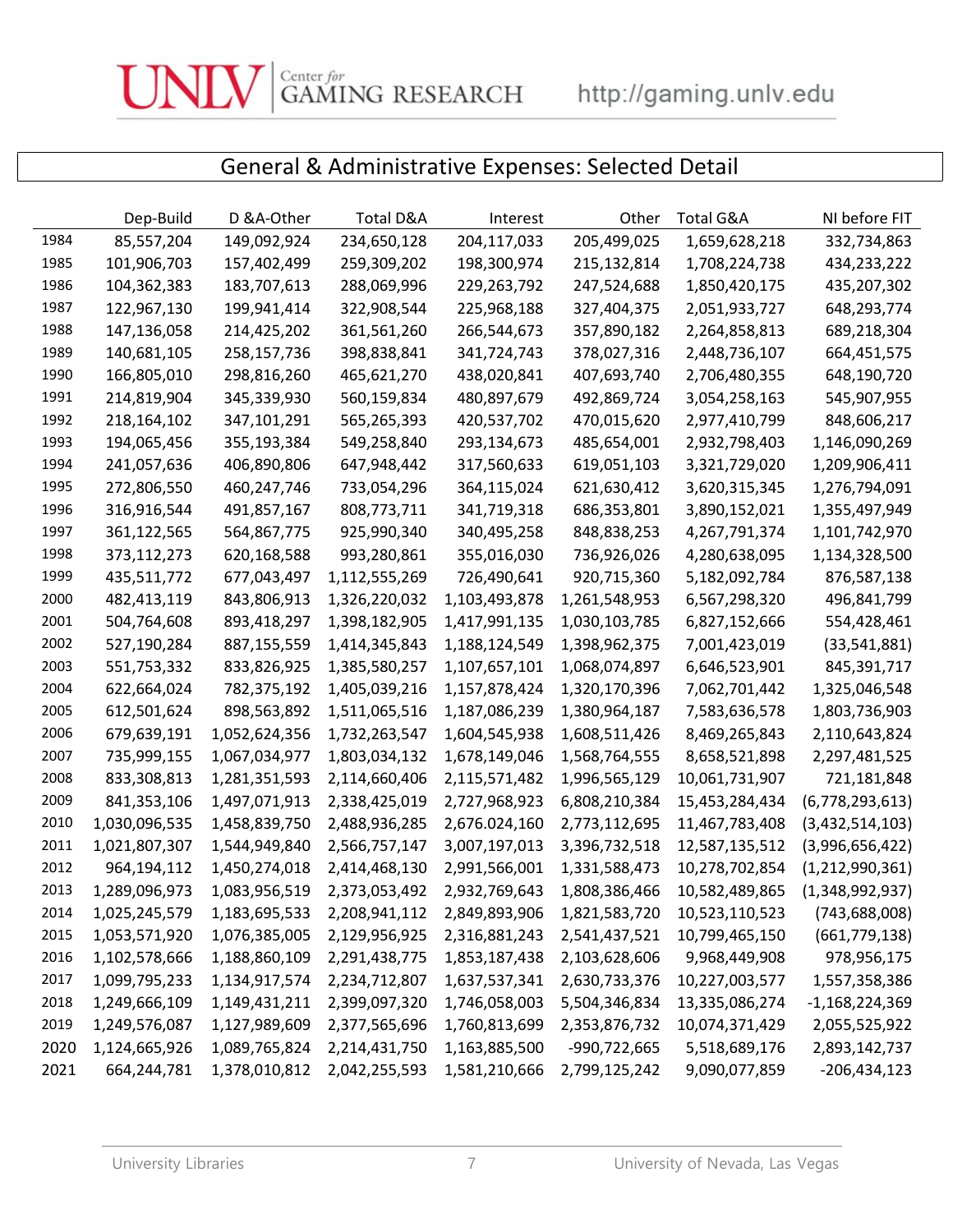### Long-term Debt & Interest vs. Revenues, 1984-2021

|      | Long-term debt | Interest      | Revenues       |  |
|------|----------------|---------------|----------------|--|
| 1984 | 1,636,358,129  | 204,117,033   | 4,747,859,121  |  |
| 1985 | 1,492,910,869  | 198,300,974   | 5,044,909,140  |  |
| 1986 | 1,815,427,533  | 229,263,792   | 5,336,247,521  |  |
| 1987 | 1,975,510,877  | 225,968,188   | 6,043,236,170  |  |
| 1988 | 2,244,549,891  | 266,544,673   | 6,713,408,549  |  |
| 1989 | 2,917,059,001  | 341,724,743   | 7,305,791,011  |  |
| 1990 | 3,666,805,057  | 438,020,841   | 8,078,237,695  |  |
| 1991 | 3,200,708,339  | 480,897,679   | 9,017,189,281  |  |
| 1992 | 3,606,143,801  | 420,537,702   | 9,153,639,943  |  |
| 1993 | 2,505,046,790  | 293,134,673   | 9,621,159,445  |  |
| 1994 | 3,713,114,919  | 317,560,633   | 10,896,831,724 |  |
| 1995 | 3,229,279,677  | 364,115,024   | 11,995,427,043 |  |
| 1996 | 3,826,334,355  | 341,719,318   | 12,803,935,103 |  |
| 1997 | 3,818,611,954  | 340,495,258   | 13,285,436,601 |  |
| 1998 | 3,911,358,504  | 355,016,030   | 13,877,205,552 |  |
| 1999 | 7,766,702,254  | 726,490,641   | 15,392,398,656 |  |
| 2000 | 10,426,982,161 | 1,103,493,878 | 17,557,300,288 |  |
| 2001 | 10,257,097,014 | 1,417,991,135 | 18,103,412,133 |  |
| 2002 | 10,468,112,861 | 1,188,124,549 | 17,301,845,037 |  |
| 2003 | 9,457,731,576  | 1,107,657,101 | 17,978,152,097 |  |
| 2004 | 9,500,802,461  | 1,157,878,424 | 19,586,102,450 |  |
| 2005 | 11,689,478,338 | 1,187,086,239 | 21,356,201,433 |  |
| 2006 | 14,038,984,422 | 1,604,545,938 | 24,081,107,436 |  |
| 2007 | 17,075,978,487 | 1,678,149,046 | 25,257,027,359 |  |
| 2008 | 28,369,612,338 | 2,115,571,482 | 25,004,824,049 |  |
| 2009 | 27,709,457,292 | 2,727,968,923 | 22,011,364,912 |  |
| 2010 | 23,943,880,411 | 2,676,024,160 | 20,853,560,968 |  |
| 2011 | 24,476,978,831 | 3,007,197,013 | 22,012,064,316 |  |
| 2012 | 24,788,523,255 | 2,991,566,001 | 22,976,587,493 |  |
| 2013 | 24,573,647,669 | 2,932,769,643 | 23,075,800,492 |  |
| 2014 | 27,898,566,579 | 2,849,893,906 | 23,895,954,169 |  |
| 2015 | 17,846,650,698 | 2,316,881,243 | 24,591,388,351 |  |
| 2016 | 16,496,099,606 | 1,853,187,438 | 25,234,888,987 |  |
| 2017 | 16,949,481,264 | 1,637,537,341 | 26,174,699,272 |  |
| 2018 | 23,337,893,810 | 1,746,058,003 | 27,107,879,852 |  |
| 2019 | 22,639,874,921 | 1,760,813,699 | 24,546,009,009 |  |
| 2020 | 19,669,818,127 | 1,163,885,500 | 18,348,234,892 |  |
| 2021 | 22,276,005,413 | 1,581,210,666 | 16,122,303,401 |  |

While revenues have increased in the past (at the rate of 286% since 1984), Long-term debt has risen at a much greater rate (1102%), which has led to a corresponding rise in interest payments.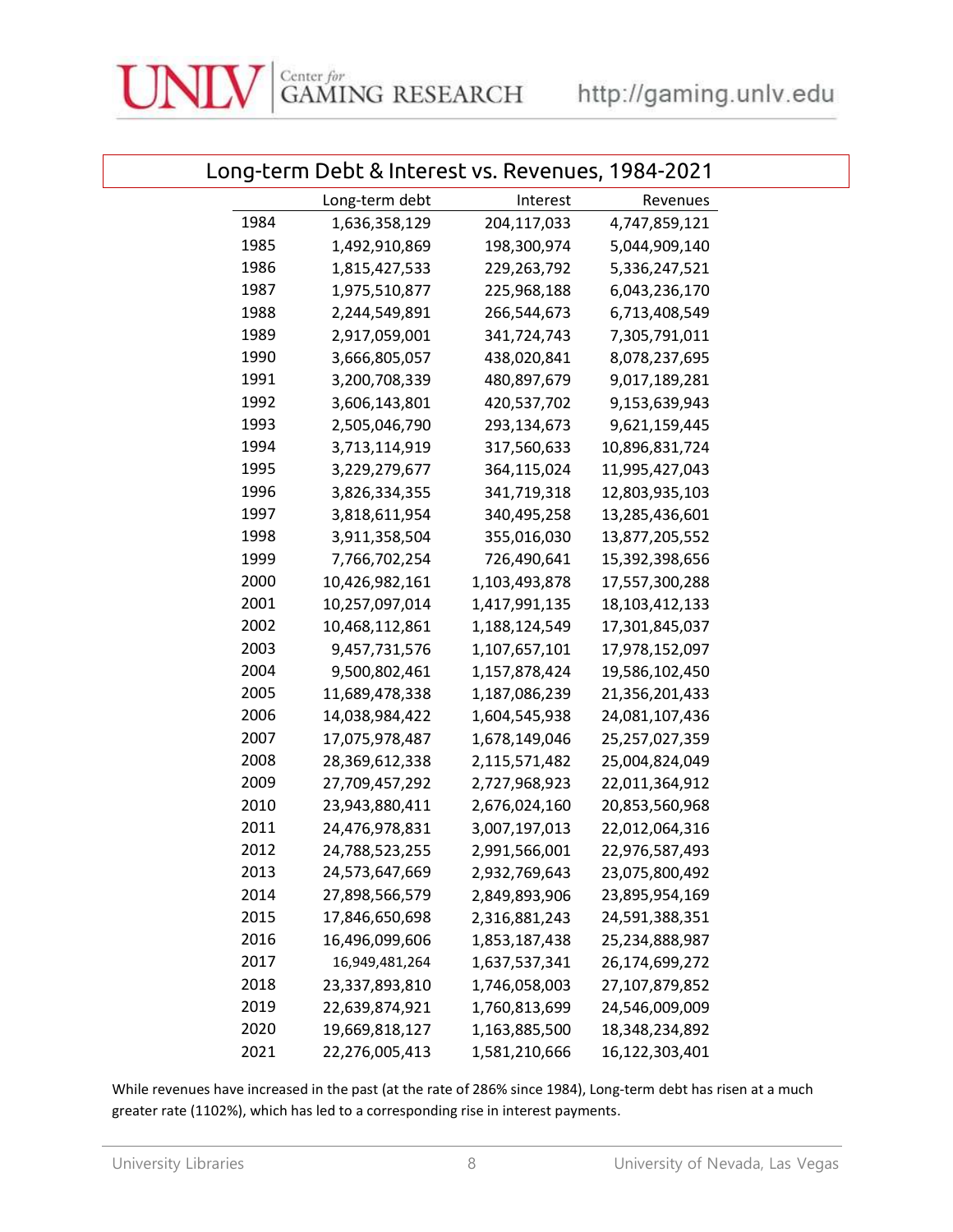|      |                | Long-term Debt & Interest as Percentages of Revenue |
|------|----------------|-----------------------------------------------------|
|      | Long-term debt | Interest                                            |
| 1984 | 34.47%         | 4.30%                                               |
| 1985 | 29.59%         | 3.93%                                               |
| 1986 | 34.02%         | 4.30%                                               |
| 1987 | 32.69%         | 3.74%                                               |
| 1988 | 33.43%         | 3.97%                                               |
| 1989 | 39.93%         | 4.68%                                               |
| 1990 | 45.39%         | 5.42%                                               |
| 1991 | 35.50%         | 5.33%                                               |
| 1992 | 39.40%         | 4.59%                                               |
| 1993 | 26.04%         | 3.05%                                               |
| 1994 | 34.08%         | 2.91%                                               |
| 1995 | 26.92%         | 3.04%                                               |
| 1996 | 29.88%         | 2.67%                                               |
| 1997 | 28.74%         | 2.56%                                               |
| 1998 | 28.19%         | 2.56%                                               |
| 1999 | 50.46%         | 4.72%                                               |
| 2000 | 59.39%         | 6.29%                                               |
| 2001 | 56.66%         | 7.83%                                               |
| 2002 | 60.50%         | 6.87%                                               |
| 2003 | 52.61%         | 6.16%                                               |
| 2004 | 48.51%         | 5.91%                                               |
| 2005 | 54.74%         | 5.56%                                               |
| 2006 | 58.30%         | 6.66%                                               |
| 2007 | 67.61%         | 6.64%                                               |
| 2008 | 113.46%        | 8.46%                                               |
| 2009 | 125.89%        | 12.39%                                              |
| 2010 | 114.82%        | 12.83%                                              |
| 2011 | 111.20%        | 13.66%                                              |
| 2012 | 107.89%        | 13.02%                                              |
| 2013 | 106.49%        | 12.71%                                              |
| 2014 | 116.75%        | 11.93%                                              |
| 2015 | 72.57%         | 9.42%                                               |
| 2016 | 65.37%         | 7.34%                                               |
| 2017 | 64.76%         | 6.26%                                               |
| 2018 | 86.09%         | 6.44%                                               |
| 2019 | 92.23%         | 7.17%                                               |
| 2020 | 107.20%        | 6.34%                                               |
| 2021 | 138.17%        | 9.81%                                               |

As casinos' long-term debt has grown, the percentage of casino revenues dedicated to interest payments has risen as well. From 2008 to 2014, casinos owed more in long-term debt than they earned, collectively, in a single year.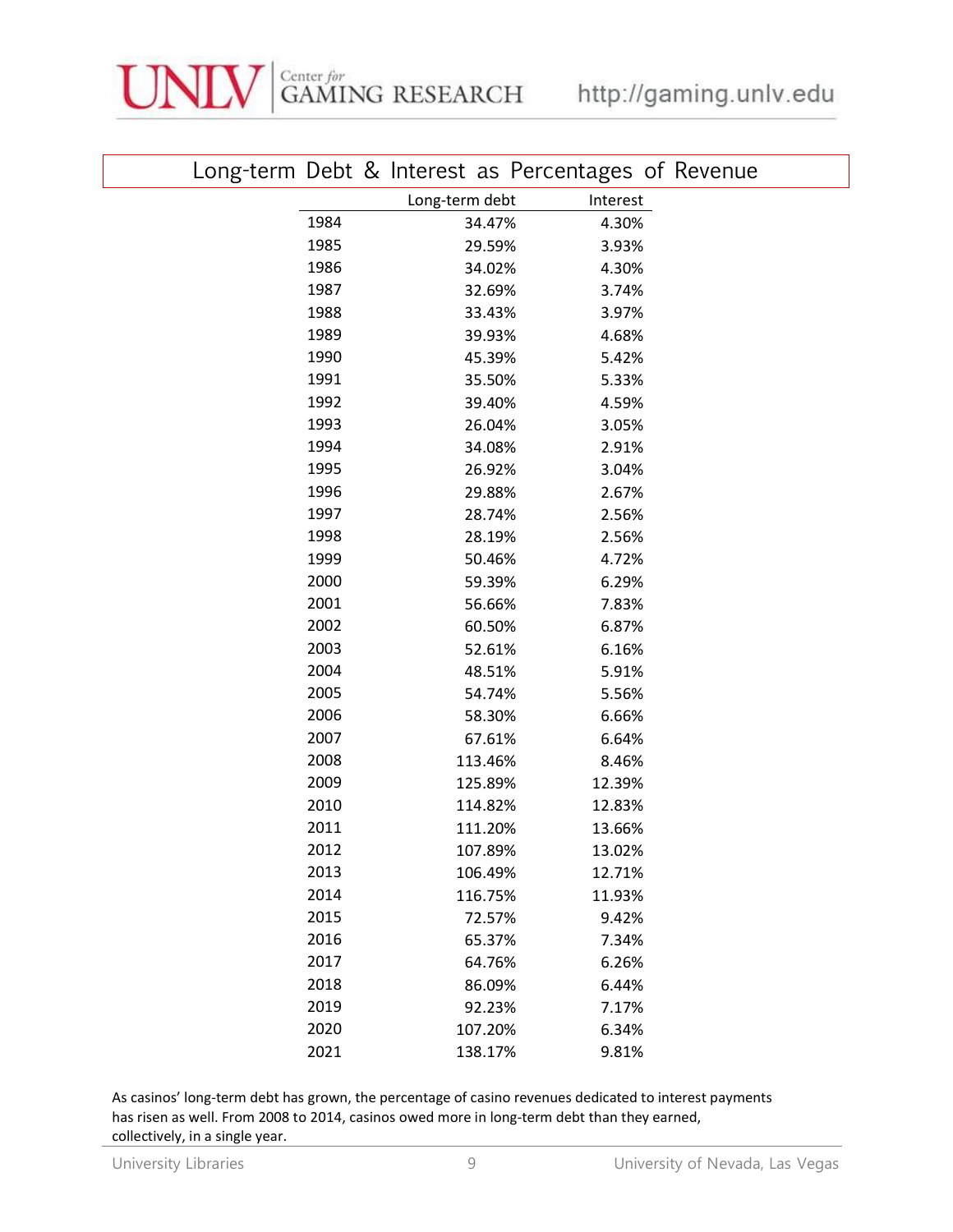

## Total General & Administrative Expenses vs. Revenues

|      | Total G&A Expenses | Revenues       | %      |
|------|--------------------|----------------|--------|
| 1984 | 1,659,628,218      | 4,747,859,121  | 34.96% |
| 1985 | 1,708,224,738      | 5,044,909,140  | 33.86% |
| 1986 | 1,850,420,175      | 5,336,247,521  | 34.68% |
| 1987 | 2,051,933,727      | 6,043,236,170  | 33.95% |
| 1988 | 2,264,858,813      | 6,713,408,549  | 33.74% |
| 1989 | 2,448,736,107      | 7,305,791,011  | 33.52% |
| 1990 | 2,706,480,355      | 8,078,237,695  | 33.50% |
| 1991 | 3,054,258,163      | 9,017,189,281  | 33.87% |
| 1992 | 2,977,410,799      | 9,153,639,943  | 32.53% |
| 1993 | 2,932,798,403      | 9,621,159,445  | 30.48% |
| 1994 | 3,321,729,020      | 10,896,831,724 | 30.48% |
| 1995 | 3,620,315,345      | 11,995,427,043 | 30.18% |
| 1996 | 3,890,152,021      | 12,803,935,103 | 30.38% |
| 1997 | 4,267,791,374      | 13,285,436,601 | 32.12% |
| 1998 | 4,280,638,095      | 13,877,205,552 | 30.85% |
| 1999 | 5,182,092,784      | 15,392,398,656 | 33.67% |
| 2000 | 6,567,298,320      | 17,557,300,288 | 37.40% |
| 2001 | 6,827,152,666      | 18,103,412,133 | 37.71% |
| 2002 | 7,001,423,019      | 17,301,845,037 | 40.47% |
| 2003 | 6,646,523,901      | 17,978,152,097 | 36.97% |
| 2004 | 7,062,701,442      | 19,586,102,450 | 36.06% |
| 2005 | 7,583,636,578      | 21,356,201,433 | 35.51% |
| 2006 | 8,469,265,843      | 24,081,107,436 | 35.17% |
| 2007 | 8,658,521,898      | 25,257,027,359 | 34.28% |
| 2008 | 10,061,731,907     | 25,004,824,049 | 40.24% |
| 2009 | 15,453,284,434     | 22,011,364,912 | 70.21% |
| 2010 | 11,467,783,408     | 20,853,560,968 | 54.99% |
| 2011 | 12,587,135,512     | 22,012,064,316 | 57.18% |
| 2012 | 10,278,702,854     | 22,976,587,493 | 44.74% |
| 2013 | 10,582,489,865     | 23,075,800,492 | 45.86% |
| 2014 | 10,523,110,523     | 23,895,954,169 | 44.04% |
| 2015 | 10,799,465,150     | 24,591,388,351 | 43.92% |
| 2016 | 9,968,449,908      | 25,234,888,987 | 39.50% |
| 2017 | 10,227,003,577     | 26,174,699,272 | 39.07% |
| 2018 | 13,335,086,274     | 27,107,879,852 | 49.19% |
| 2019 | 10,074,371,429     | 24,546,009,009 | 41.04% |
| 2020 | 5,518,689,176      | 18,348,234,892 | 30.08% |
| 2021 | 9,090,077,859      | 16,122,303,401 | 56.38% |

How do rising interest payments, write-downs, and other expenses impact casino financial results? The percentage of casino revenues consumed by general and administrative expenses has risen alarmingly since fiscal 2008; from 2009 to 2011, it represented over half of all state casino resort revenues.